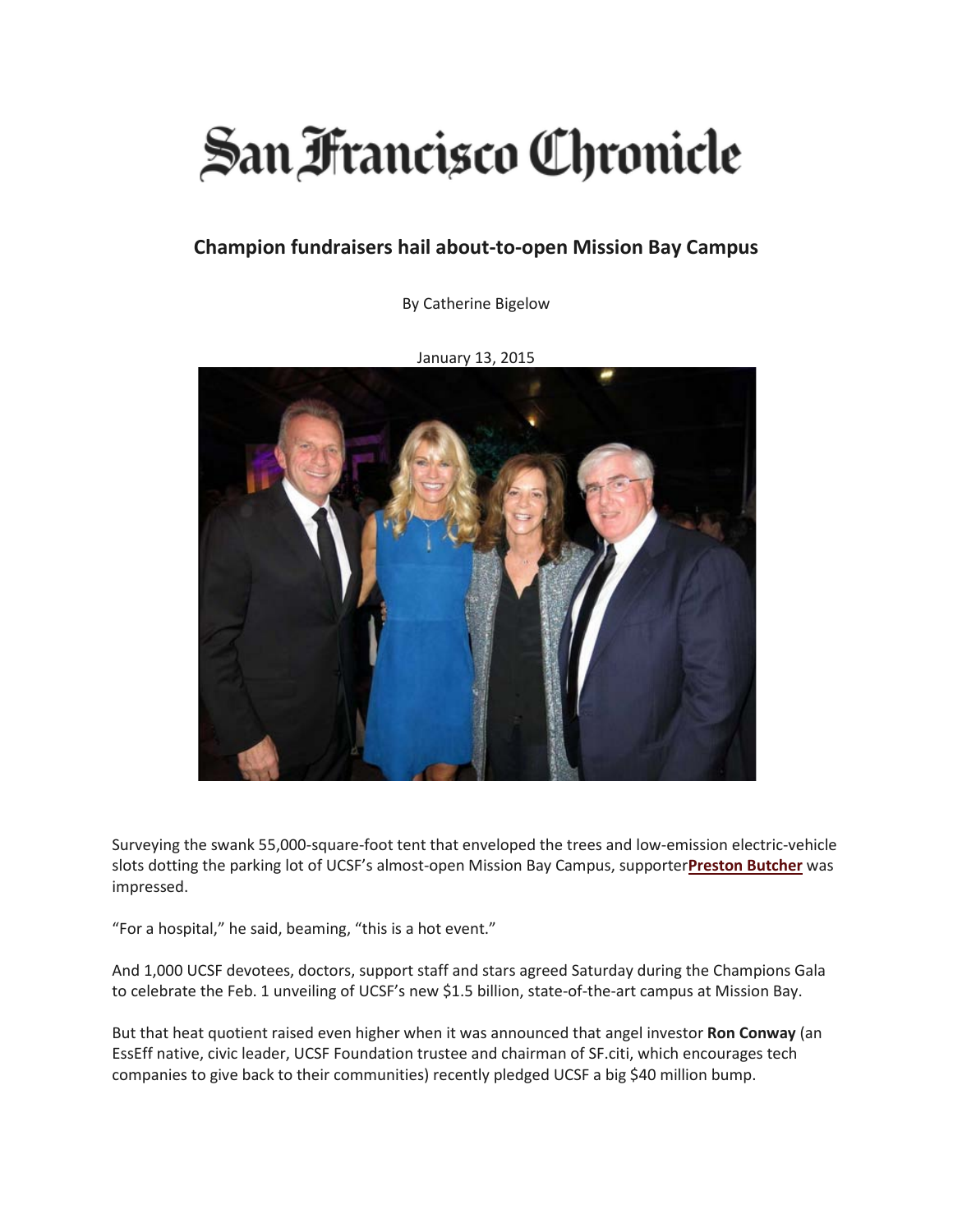Those funds, donated in honor of his wife, **Gayle [Conway](http://www.sfgate.com/search/?action=search&channel=entertainment&inlineLink=1&searchindex=gsa&query=%22Gayle+Conway%22)**, and their sons, **Ronny**, **Topher** and**Danny**, will assist completion of the hospital's 207,500-square-foot outpatient facility, which will be named the [Ron](http://www.sfgate.com/search/?action=search&channel=entertainment&inlineLink=1&searchindex=gsa&query=%22Ron+Conway+Family+Gateway+Medical+Building%22) Conway Family [Gateway](http://www.sfgate.com/search/?action=search&channel=entertainment&inlineLink=1&searchindex=gsa&query=%22Ron+Conway+Family+Gateway+Medical+Building%22) Medical Building.

The renowned care and stellar research at UCSF has attracted a handful of high-profile donations by local philanthropists for Mission Bay's facilities: Intel founder **[Gordon](http://www.sfgate.com/search/?action=search&channel=entertainment&inlineLink=1&searchindex=gsa&query=%22Gordon+Moore%22) Moore** and his wife,**[Betty](http://www.sfgate.com/search/?action=search&channel=entertainment&inlineLink=1&searchindex=gsa&query=%22Betty+Irene+Moore%22) Irene [Moore](http://www.sfgate.com/search/?action=search&channel=entertainment&inlineLink=1&searchindex=gsa&query=%22Betty+Irene+Moore%22)** (\$50 million for the women's hospital), **Barbara** and **[Gerson](http://www.sfgate.com/search/?action=search&channel=entertainment&inlineLink=1&searchindex=gsa&query=%22Gerson+Bakar%22) Bakar** (for whom the cancer hospital is named) and, of course, the \$200 million man-and-woman, **Lynne [Benioff](http://www.sfgate.com/search/?action=search&channel=entertainment&inlineLink=1&searchindex=gsa&query=%22Lynne+Benioff%22)** and her husband, Salesforce.com founder-CEO **Marc [Benioff](http://www.sfgate.com/search/?action=search&channel=entertainment&inlineLink=1&searchindex=gsa&query=%22Marc+Benioff%22)**, whose two \$100 million donations support both the UCSF Benioff [Children'](http://www.sfgate.com/search/?action=search&channel=entertainment&inlineLink=1&searchindex=gsa&query=%22Benioff+Children%22)s Hospital and its affiliate, Children's Hospital & [Research](http://www.sfgate.com/search/?action=search&channel=entertainment&inlineLink=1&searchindex=gsa&query=%22Research+Center+Oakland%22) Center Oakland.

While the Benioffs were not in attendance at the gala, their breathtaking generosity was definitely duly noted.

But it seems this duo just can't stop themselves from giving — the first helipad ever allowed in the city and county of San Francisco is due to Benioff's beneficence and will provide rapid transport of critically sick children aboard BEAR (Benioff Emergency Air Rescue) Force One to the hospital.

This soiree definitely sparkled — country singing sensation **Tim [McGraw](http://www.sfgate.com/search/?action=search&channel=entertainment&inlineLink=1&searchindex=gsa&query=%22Tim+McGraw%22)** and actor **Kevin [Spacey](http://www.sfgate.com/search/?action=search&channel=entertainment&inlineLink=1&searchindex=gsa&query=%22Kevin+Spacey%22)** wowed the crowd with surprise stellar sets beneath swags of twinkling chandeliers crowning the supper clubstyle tent created by Sequoia Productions (which produces the annual post-Academy Awards Governors Ball gala) in partnership with Tracy Radeff Design [Studios.](http://www.sfgate.com/search/?action=search&channel=entertainment&inlineLink=1&searchindex=gsa&query=%22Tracy+Radeff+Design+Studios%22)

Stylish tabletops were graced with a delish dinner (Port-poached pear salad; filet mignon) by caterer **Paula [LeDuc](http://www.sfgate.com/search/?action=search&channel=entertainment&inlineLink=1&searchindex=gsa&query=%22Paula+LeDuc%22)** and chef **[Daniel](http://www.sfgate.com/search/?action=search&channel=entertainment&inlineLink=1&searchindex=gsa&query=%22Daniel+Capra%22) Capra**, who also fed folks with pre- and post-gala gourmet goodies.

In addition to the onstage headliners, event organizers and UCSF staffers **Kathy Balestreri** and**[Kelley](http://www.sfgate.com/search/?action=search&channel=entertainment&inlineLink=1&searchindex=gsa&query=%22Kelley+O%E2%80%99Brien%22) [O'Brien](http://www.sfgate.com/search/?action=search&channel=entertainment&inlineLink=1&searchindex=gsa&query=%22Kelley+O%E2%80%99Brien%22)** offered musical stylings for every taste, provided by sets from maestro **[Michael](http://www.sfgate.com/search/?action=search&channel=entertainment&inlineLink=1&searchindex=gsa&query=%22Michael+Morgan%22) Morgan** and the Oakland East Bay [Symphony;](http://www.sfgate.com/search/?action=search&channel=entertainment&inlineLink=1&searchindex=gsa&query=%22Oakland+East+Bay+Symphony%22) the Alizma Violin Trio; [Oakland](http://www.sfgate.com/search/?action=search&channel=entertainment&inlineLink=1&searchindex=gsa&query=%22Oakland+School+for+the+Arts%22) School for the Arts' Vocal Rush; **Tyia Wilson** and the Band from TV.

Among revelers: UCSF Chancellor Dr. **Sam Hawgood** and his wife, **Jane**; Rep. **[Nancy](http://www.sfgate.com/search/?action=search&channel=entertainment&inlineLink=1&searchindex=gsa&query=%22Nancy+Pelosi%22) Pelosi**; UCSF CEO **[Mark](http://www.sfgate.com/search/?action=search&channel=entertainment&inlineLink=1&searchindex=gsa&query=%22Mark+Laret%22) Laret** and his wife, **Jan**; Mayor **Ed [Lee](http://www.sfgate.com/search/?action=search&channel=entertainment&inlineLink=1&searchindex=gsa&query=%22Ed+Lee%22)**; **Jennifer** and **Joe Montana**; Sen.**[Mark](http://www.sfgate.com/search/?action=search&channel=entertainment&inlineLink=1&searchindex=gsa&query=%22Mark+Leno%22) [Leno](http://www.sfgate.com/search/?action=search&channel=entertainment&inlineLink=1&searchindex=gsa&query=%22Mark+Leno%22)**; **Karen** and **[Ronnie](http://www.sfgate.com/search/?action=search&channel=entertainment&inlineLink=1&searchindex=gsa&query=%22Ronnie+Lott%22) Lott**; UC President **Janet [Napolitano](http://www.sfgate.com/search/?action=search&channel=entertainment&inlineLink=1&searchindex=gsa&query=%22Janet+Napolitano%22)**; **Sandy** and **Jeanne Robertson**; SFPD Chief **[Greg](http://www.sfgate.com/search/?action=search&channel=entertainment&inlineLink=1&searchindex=gsa&query=%22Greg+Suhr%22) Suhr**; **Lydia** and **Doug Shorenstein**; SFFD Chief **Joanne Hayes-White** with her son, **Sean**; **Cathy** and **Mike [Podell](http://www.sfgate.com/search/?action=search&channel=entertainment&inlineLink=1&searchindex=gsa&query=%22Mike+Podell%22)**; UCSF [Foundation](http://www.sfgate.com/search/?action=search&channel=entertainment&inlineLink=1&searchindex=gsa&query=%22UCSF+Foundation+Board%22) Board Chairman**Bill [Oberndorf](http://www.sfgate.com/search/?action=search&channel=entertainment&inlineLink=1&searchindex=gsa&query=%22Bill+Oberndorf%22)** and his wife, **Susan**; trustee **Nancy [Bechtle](http://www.sfgate.com/search/?action=search&channel=entertainment&inlineLink=1&searchindex=gsa&query=%22Nancy+Bechtle%22)** and her husband, **Joachim**; trustee **Ellen Magnin [Newman](http://www.sfgate.com/search/?action=search&channel=entertainment&inlineLink=1&searchindex=gsa&query=%22Ellen+Magnin+Newman%22)**; trustee **[Carmen](http://www.sfgate.com/search/?action=search&channel=entertainment&inlineLink=1&searchindex=gsa&query=%22Carmen+Policy%22) [Policy](http://www.sfgate.com/search/?action=search&channel=entertainment&inlineLink=1&searchindex=gsa&query=%22Carmen+Policy%22)** and his wife, **Gail**; trustee **Nion [McEvoy](http://www.sfgate.com/search/?action=search&channel=entertainment&inlineLink=1&searchindex=gsa&query=%22Nion+McEvoy%22)**; trustee **[Brook](http://www.sfgate.com/search/?action=search&channel=entertainment&inlineLink=1&searchindex=gsa&query=%22Brook+Byers%22) Byers** and his wife, **Shawn**; trustee **[Leigh](http://www.sfgate.com/search/?action=search&channel=entertainment&inlineLink=1&searchindex=gsa&query=%22Leigh+Matthes%22) [Matthes](http://www.sfgate.com/search/?action=search&channel=entertainment&inlineLink=1&searchindex=gsa&query=%22Leigh+Matthes%22)**; trustee **Art [Kern](http://www.sfgate.com/search/?action=search&channel=entertainment&inlineLink=1&searchindex=gsa&query=%22Art+Kern%22)**; trustee **George [Marcus](http://www.sfgate.com/search/?action=search&channel=entertainment&inlineLink=1&searchindex=gsa&query=%22George+Marcus%22)** and his wife, **Judy**; philanthropist **Chuck [Feeney](http://www.sfgate.com/search/?action=search&channel=entertainment&inlineLink=1&searchindex=gsa&query=%22Chuck+Feeney%22)**, who provided a \$125 million matching grant; trustee **Dede [Wilsey](http://www.sfgate.com/search/?action=search&channel=entertainment&inlineLink=1&searchindex=gsa&query=%22Dede+Wilsey%22)**, who led a \$600 million capital campaign for the hospital from individual donors; and **Barbara [Rosenberg](http://www.sfgate.com/search/?action=search&channel=entertainment&inlineLink=1&searchindex=gsa&query=%22Barbara+Rosenberg%22)** with her husband, UCSF trustee**[Richard](http://www.sfgate.com/search/?action=search&channel=entertainment&inlineLink=1&searchindex=gsa&query=%22Richard+Rosenberg%22) [Rosenberg](http://www.sfgate.com/search/?action=search&channel=entertainment&inlineLink=1&searchindex=gsa&query=%22Richard+Rosenberg%22)**, a longtime director and the former foundation board chairman who led the charge, a mere 15 years ago, that has birthed UCSF's new health care hub.

But one of the most popular people amid this crowd was 7-year-old **Rhett Krawitt**, a pint-size sensation fiddling in his tuxedo as he recalled for the crowd his experience as a UCSF patient.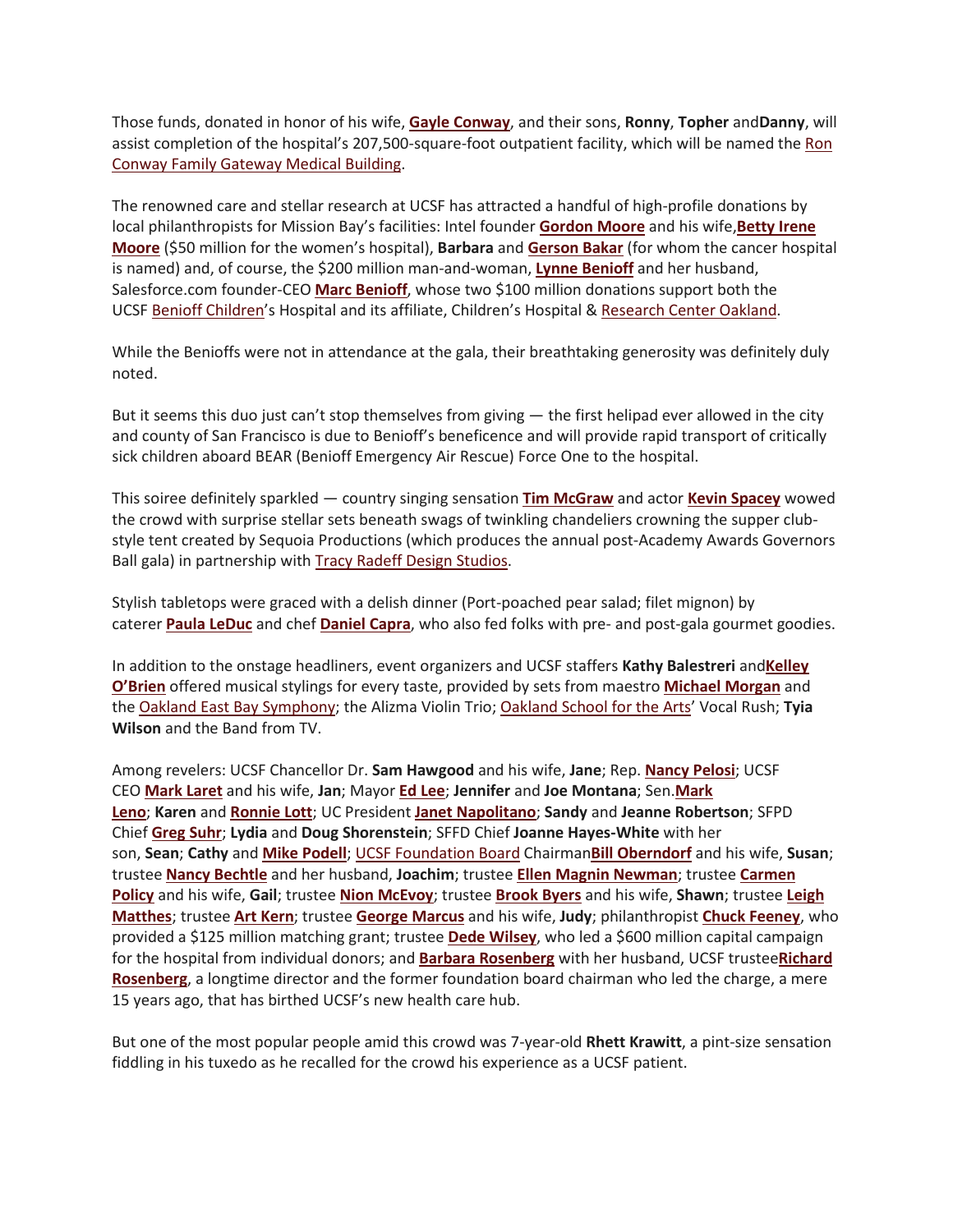"I learned that I had leukemia before I was 3 years old. For my first round of treatment, I was in the hospital for 87 days," he said. "But the nurses played a game with me, telling me the cancer cells were 'the bad guys.' So before every dose of chemo, I'd say, 'Get the bad guys out.' And we did."

Mark Laret reminded guests that the ground beneath Mission Bay was once the dumping ground for debris from the 1906 earthquake and later, a rail yard. Yet UCSF leaders were able to envision a new hospital there that will bring hope and health to patients from around the Bay Area and the world.

"Tonight we salute the clinical and administrative teams who planned the facility; the architects and contractors who built it; the support from our local and state political leaders; and the patient advisers who ensured that UCSF Mission Bay would meet the needs of everyone in our community," he toasted.

Channeling his scientific bent, Chancellor Hawgood noted that just north of the hospital is the Mission Bay Research campus housing UCSF's health science schools, which rank as the nation's No. 1 recipients of funding from the National [Institutes](http://www.sfgate.com/search/?action=search&channel=entertainment&inlineLink=1&searchindex=gsa&query=%22The+National+Institutes+of+Health%22) of Health.

"Dede Wilsey likes to say that 'at night, patients in our new hospitals will be able to look across the campus at the lights burning late in the research labs and know people are working hard to discover the next generation of cures,'" said Hawgood. "And she's exactly right."

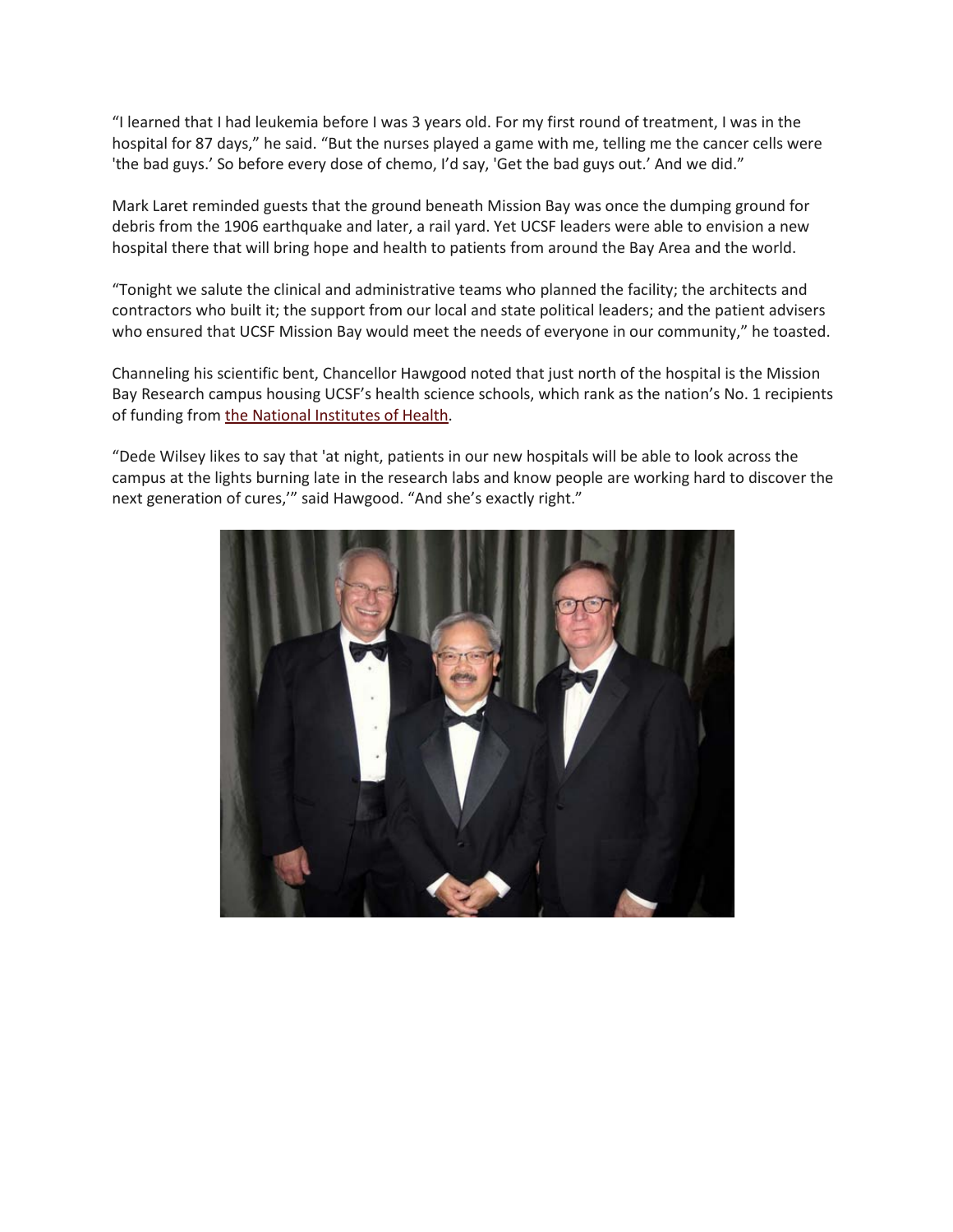